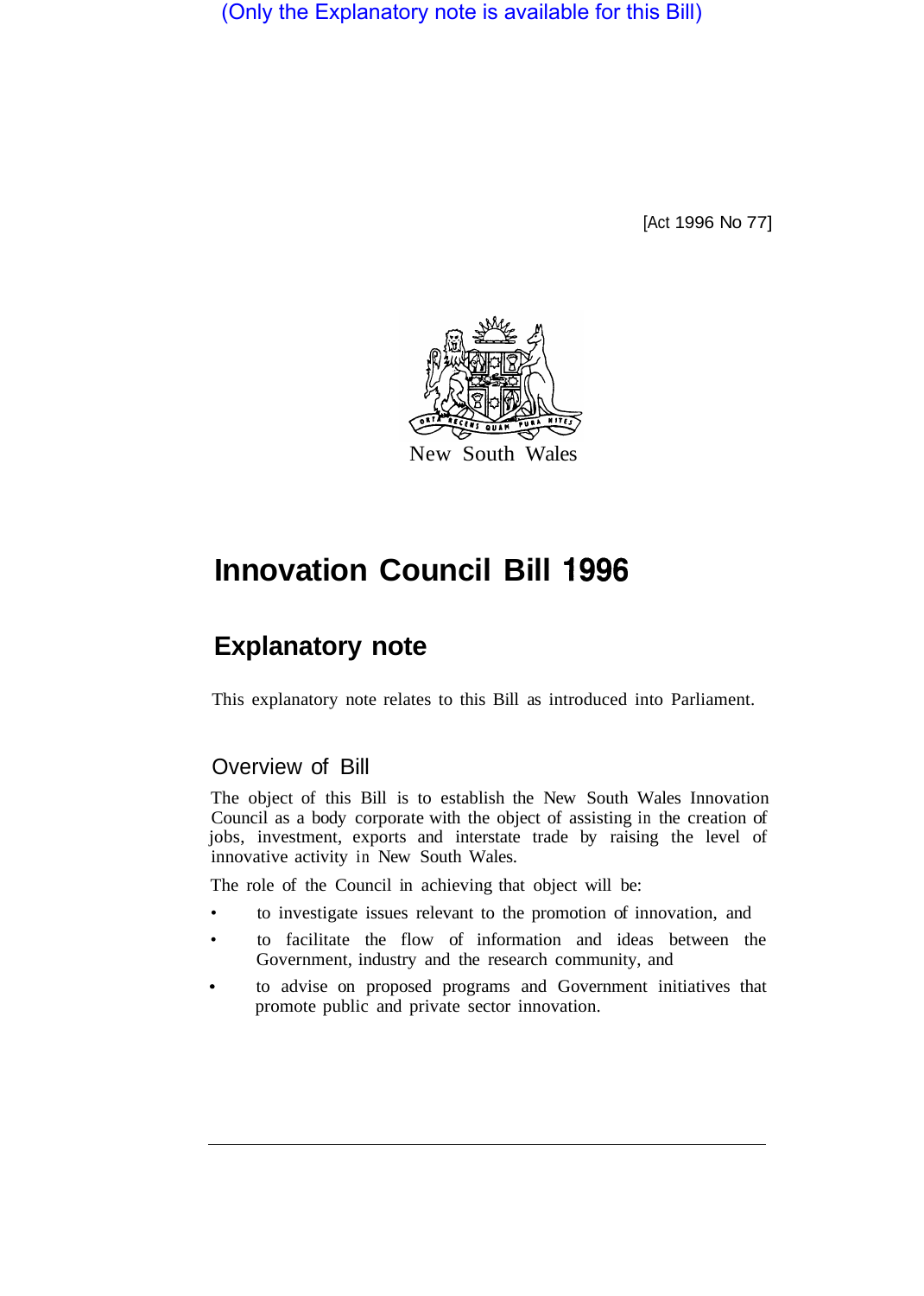Innovation Council Bill 1996 [Act 1996 No 77]

Explanatory note

## Outline of provisions

#### **Part 1 Preliminary**

**Clause l** sets out the name (also called the short title) of the proposed Act.

**Clause 2** provides for the commencement of the proposed Act on a day or days to be appointed by proclamation.

**Clause 3** defines certain words and expressions used in the proposed Act.

#### **Part 2 The Innovation Council**

**Clause 4** establishes the New South Wales Innovation Council as a body corporate and provides that the Council is a statutory body representing the Crown.

**Clause 5** sets out the object of the Council.

**Clause 6** provides for the appointment of the 16 members of the Council.

#### **Part 3 Operations and functions of Council**

**Clause 7** provides that the Council is subject to Ministerial control.

**Clause 8** lists the functions of the Council. One of its key functions is to investigate issues relevant to the promotion of innovation in New South Wales.

**Clause 9** allows the Council to establish committees to assist it in connection with the exercise of any of its functions.

**Clause 10** empowers the Council to delegate any of its functions.

**Clause 11** requires the Council to report to the Minister when requested to do so.

**Clause 12** provides for the publication of the results of Council investigations.

**Clause 13** empowers the Council to require public authorities to provide certain information.

Explanatory note page 2